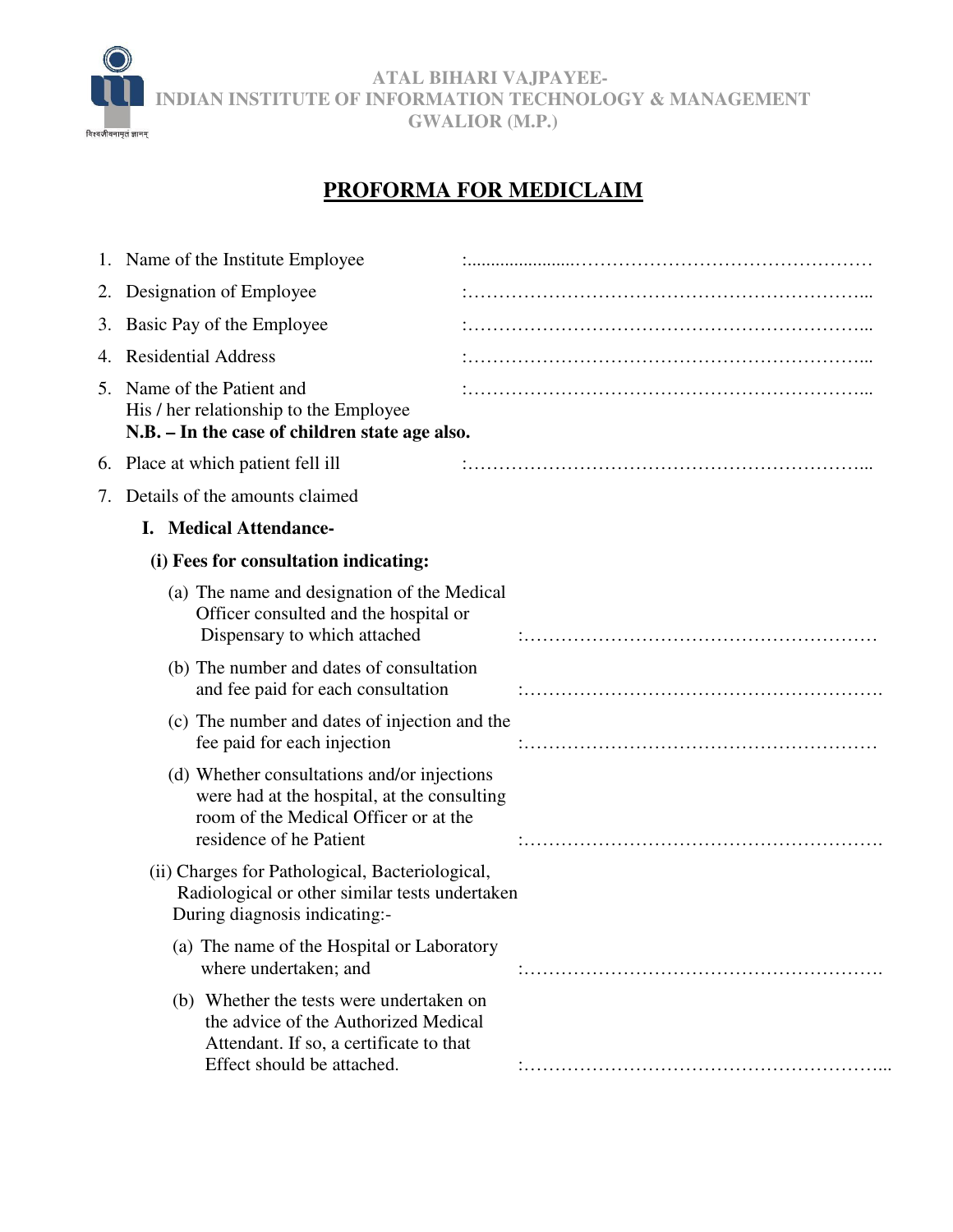#### **ATAL BIHARI VAJPAYEE-INDIAN INSTITUTE OF INFORMATION TECHNOLOGY & MANAGEMENT GWALIOR (M.P.)**  विश्वजीवनामृतं ज्ञानम्

| (iii) Cost of medicines purchased from the market<br>(Cash memos and the Essentiality Certificates)<br>should be attached). |     |  |  |
|-----------------------------------------------------------------------------------------------------------------------------|-----|--|--|
| 8. Total amount claimed                                                                                                     | Rs. |  |  |
| 9. Less advance taken                                                                                                       | Rs. |  |  |
| 10. Less amount claimed                                                                                                     | Rs. |  |  |
| 11. List of enclosures                                                                                                      |     |  |  |

#### **DECLARATION TO BE SIGNED BY THE INSTITUTE EMPLOYEE**

I hereby declare that the statements in the application are true to the best of my knowledge and belief and that the person for whom medical expenses were incurred is wholly dependent upon me.

Signature of Employee

Date:…………………………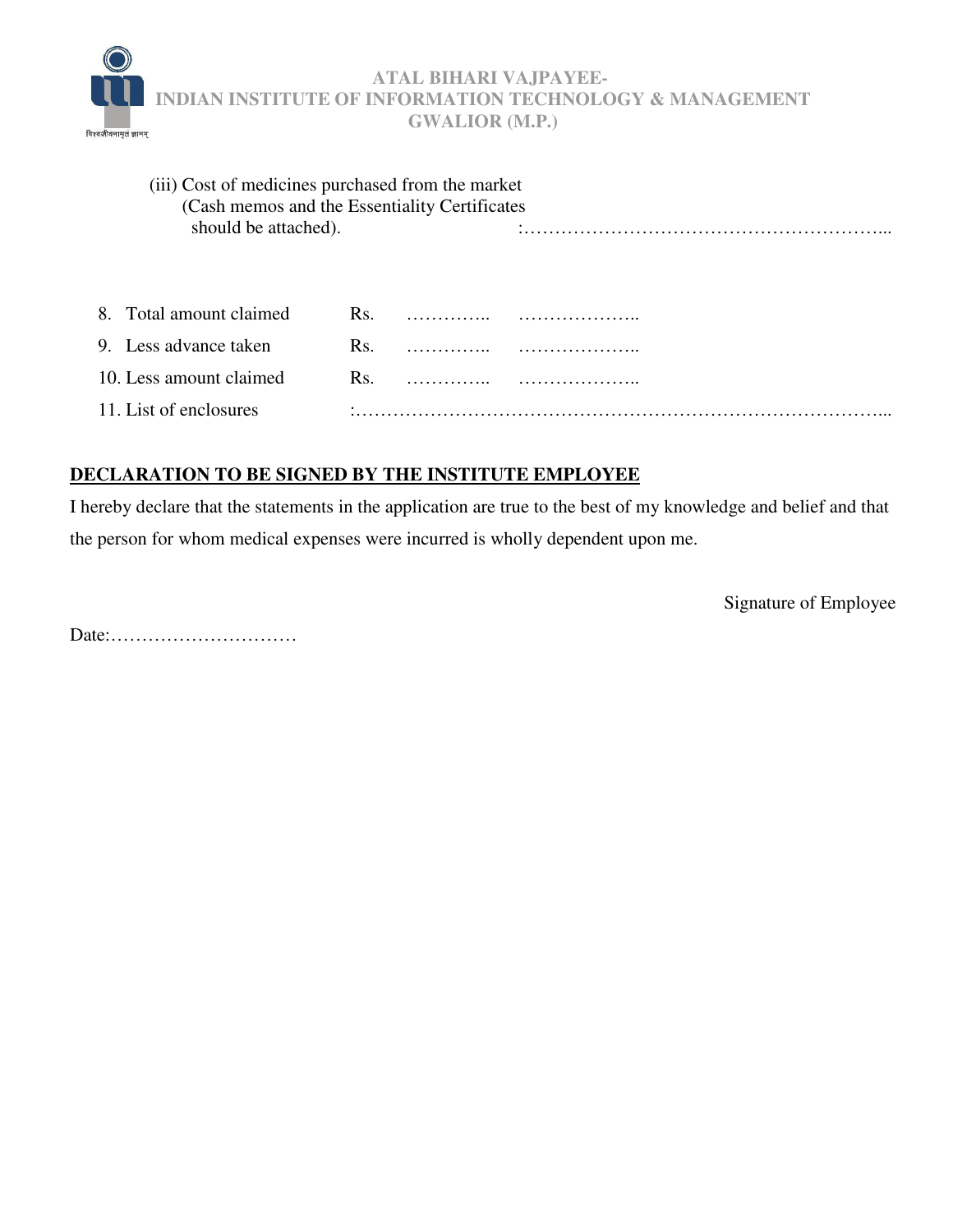

 **ATAL BIHARI VAJPAYEE-INDIAN INSTITUTE OF INFORMATION TECHNOLOGY & MANAGEMENT GWALIOR (M.P.)** 

# **ESSENTIALITY CERTIFICATES**

### **CETIFICATE 'A'**

(To be completed in the case of patients who are not admitted to hospital for treatment)

| Information Technology and Management Gwalior (M.P.) |  |
|------------------------------------------------------|--|

I Dr. ……………………………………………….hereby certify:-

(a) That I charged and received Rs. ……………………….For………………………….consultations on……………………..(dates to be given) at my consulting room / at the residence of the patient; (b) That I charged and received Rs. ……………………………for administering…………………… intravenous/intra-muscular/subcutaneous injections on…………………………………..(dates to be given) at…………………………………….my consulting room / the residence of the patient; (c) That the injections administered were not / were for immunizing or prophylactic purpose; (d) That the patient has been under treatment at……………………………………………hospital / my consulting room and that the under mentioned medicines prescribed by me in this connection were essential for the recovery / prevention of serious deterioration in the condition of the patient. The medicines are not stocked in the………………………………………..(name of hospital) for supply to private patient and do not include proprietary preparations for which cheaper substances of equal therapeutic value are available nor preparations which are primarily foods, toilets or disinfectants.